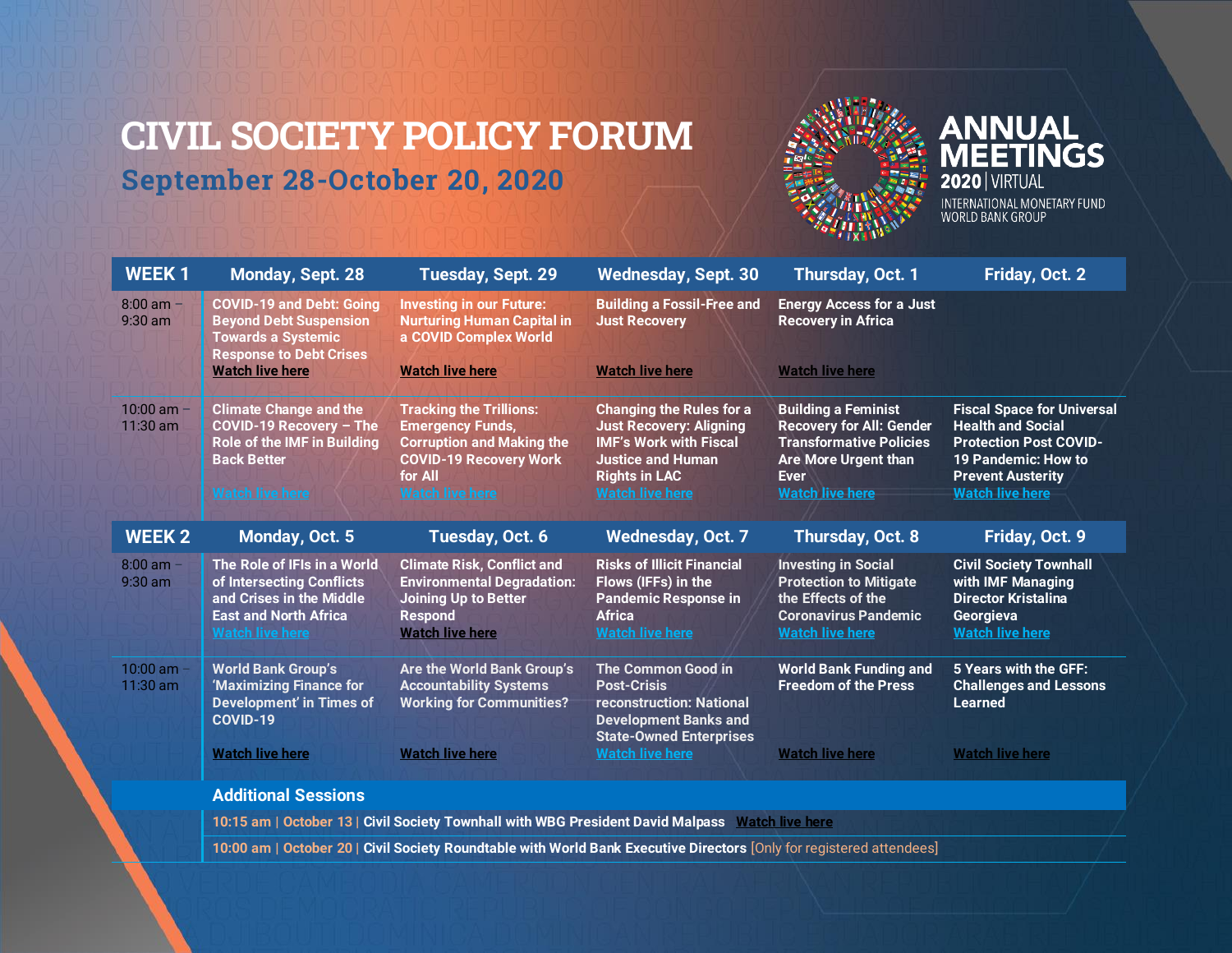# **WEEK 1 September 28 – October 2, 2020**

# <span id="page-1-0"></span>**COVID-19 and Debt: Going Beyond Debt Suspension Towards a Systemic Response to Debt Crises**

**Monday, September 28, 2020**

#### 8:00**–**9:30 am Washington, D.C. time (12:00-1:30 pm GMT)

*Asian Peoples' Movement on Debt and Development (APMDD), Latinddad, Afrodad, Debt Justice Norway, Erlassjahr, Jubilee USA, Jubilee Debt Campaign, Eurodad, Oxfam, Christian Aid, Society for International Development (SID), Public Eye and Brot fuer die Welt*

**Session abstract:** The COVID-19 pandemic has exacerbated existing debt vulnerabilities and triggered a new debt crisis. Despite the urgency of the situation, the multilateral response has been insufficient, and many challenges remain unaddressed. The session will discuss policy alternatives to address the debt problem in developing countries.

- **Moderator:** Iolanda Fresnillo, Senior Policy Officer, Eurodad
- **Panelist 1: Yungong Theophilus Jong, Policy analyst, Afrodad**
- **Panelist 2:** H.E. Aubrey Webson, Ambassador of Antigua and Barbuda, AOSIS
- **• Panelist 3:** Lidy Nacpil, Regional coordinator, APMDD
- **• Panelist 4:** Jeronim Zettelmeyer, Deputy Director SPR, IMF

Watch Live Here[: https://www.worldbank.org/en/events/2020/10/16/civil-society-policy-forum](https://www.worldbank.org/en/events/2020/10/16/civil-society-policy-forum)

# <span id="page-1-1"></span>**Climate Change and the COVID-19 Recovery – The Role of the IMF in Building Back Better**

#### **Monday, September 28, 2020**

#### 10:00**–**11:30 am Washington, D.C. time (2:00-3:30 pm GMT)

*Recourse, Oxfam, Greenpeace, Friends of the Earth, Earthlife Africa, Centre for Financial Accountability, Bretton Woods Project, E3G*

**Session abstract:** The IMF is at the forefront of COVID-19 relief efforts and has a significant opportunity to utilize its outsized role to help governments transition away from fossil fuels towards more climate resilient economies. This event will identify IMF tools and mechanisms in geographies that are grappling with the twin climate and COVID-19 crises, and ways to operationalize and accelerate such climate mainstreaming.

- **Moderator:** Arnaud Fernand Buisse, French Executive Director, IMF
- **• Panelist 1:** Nadia Daar, Washington DC Office Director, Oxfam
- **• Panelist 2:** Nezir Sinani, Co-Director, Recourse
- **• Panelist 3:** Tata Mustasya, Regional Climate and Energy Campaign Coordinator, Greenpeace, Indonesia
- **• Panelist 4:** James Roaf, Assistant Director, Fiscal Affairs, IMF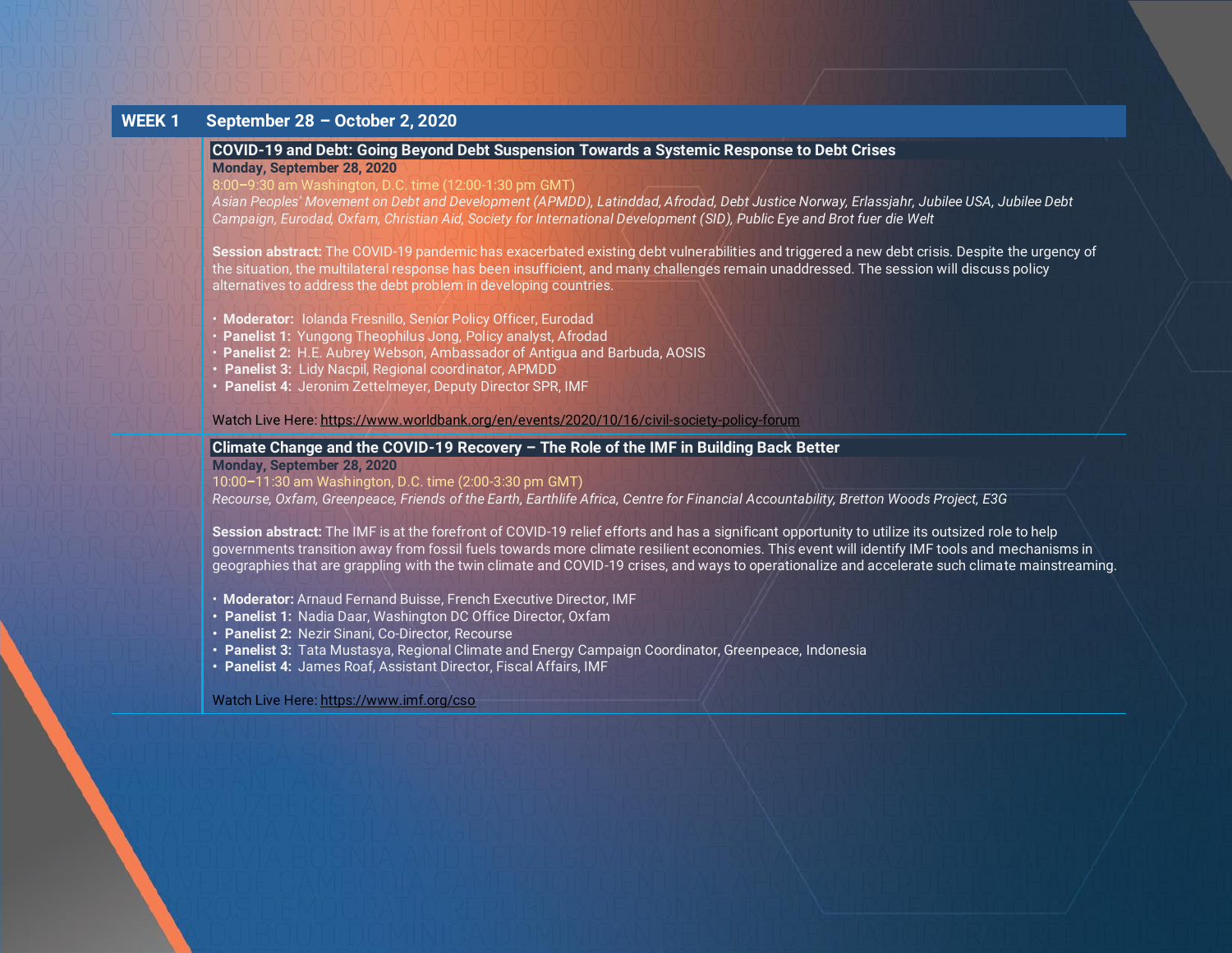# <span id="page-2-0"></span>**Investing in our Future: Nurturing Human Capital in a COVID Complex World**

**Tuesday, September 29, 2020**

8:00**–**9:30 am Washington, D.C. time (12:00-1:30 pm GMT)

*Early Childhood Development Action Network (ECDAN), ChildFund International, Global Campaign for Education-US, Light for the World, PATH, Save the Children International, and UNICEF*

**Session abstract:** Before COVID-19, 250 million children were at risk of not reaching their developmental potential. COVID-19 has disrupted services for the nurturing care of young children. Decades of progress are threatened. The developmental needs of ALL young children must remain a priority as we build back better, more equitable policies and systems.

- **• Moderator:** Dr. Hana Brixi, Manager, Human Capital Project, World Bank
- **• Panelist 1:** Gwen Hines, Executive Director, Global Programs; Save the Children UK
- Panelist 2: Dr. Jere R. Behrman, Professor of Economics, University of Pennsylvania
- **• Panelist 3:** Nafisa Baboo, Senior Director, Inclusive Education; Board Member, Light for the World; Global Campaign for Education
- **Panelist 4:** Zoila Cristina Llempen Lopez, General Director of Public Budget, Ministry of Economy and Finance of Peru
- **Panelist 5:** Sanjay Wijesekera, Director of Programme Division, UNICEF

Watch Live Here[: https://www.worldbank.org/en/events/2020/10/16/civil-society-policy-forum](https://www.worldbank.org/en/events/2020/10/16/civil-society-policy-forum)

### **Tracking the Trillions: Emergency Funds, Corruption and Making the COVID-19 Recovery Work for All**

**Tuesday, September 29, 2020** 10:00**–**11:30 am Washington, D.C. time (2:00-3:30 pm GMT) *Transparency International, Human Rights Watch and Global Witness*

**Session abstract:** IMF and the WBG are playing a leading role in supporting governments' response to the economic impacts of COVID-19. Both institutions have recognized the risk that unaccountable government decision-making can divert resources from intended beneficiaries and have included anti-corruption measures as part of their financial response. However, questions remain: To what extent have priority vulnerabilities in each country context been addressed? What types of measures and monitoring are there to ensure anti-corruption safeguards are implemented and effective? This session will assess the overall picture of the IMF and WBG's COVID-19 response to date from an anti-corruption perspective, including forward-looking recommendations.

- **• Moderator:** Simon Taylor, Director and Co-Founder, Global Witness
- **• Panelist 1:** Max Heywood, Head of Policy and Advocacy, Transparency International
- **• Panelist 2:** Sarah Saadoun, Business and Human Rights Researcher, Human Rights Watch
- **• Panelist 3:** Rhoda Weeks Brown, General Counsel and Director of the IMF's Legal Department, IMF
- **• Panelist 4:** Ed Olowo-Okere, Global Director, Governance Global Practice, World Bank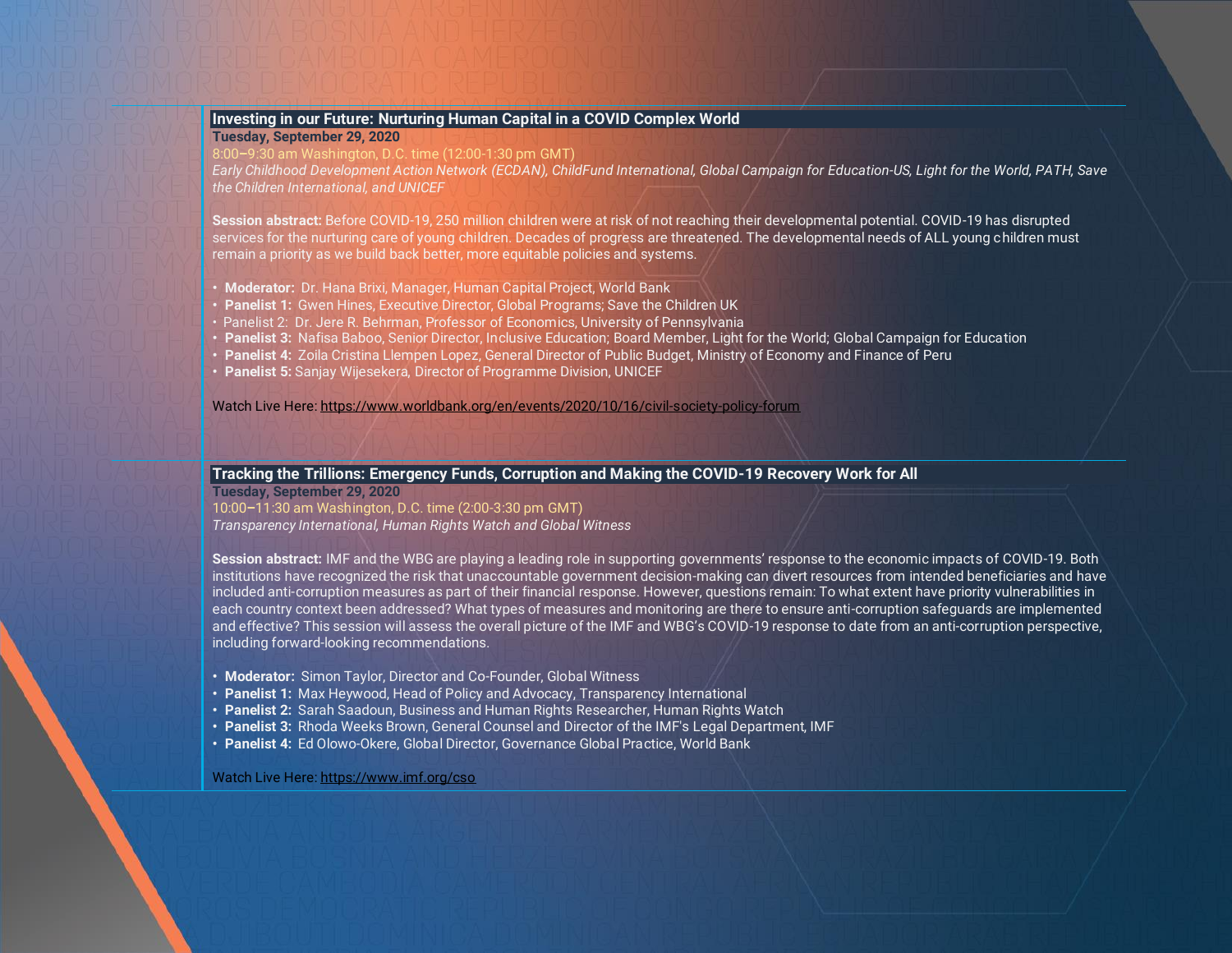# **Building a Fossil-Free and Just Recovery**

**Wednesday, September 30, 2020**

8:00**–**9:30 am Washington, D.C. time (12:00-1:30 pm GMT)

O*il Change International, Big Shift Global, Asian Peoples' Movement on Debt and Development, Recourse, Oxfam, ODI, and partners*

**Session abstract:** As the climate crisis and inequality intensify in the wake of COVID-19, MDBs have a responsibility to provide recovery finance that is aligned with a 1.5°C future. This panel will discuss the latest research on shifting finance from oil, gas, and coal and scaling up debt-free finance for a green recovery.

- **Moderator:** Lidy Nacpil, Coordinator, Asian Peoples' Movement on Debt and Development
- **Panelist 1:** Jason Farr, Associate Policy Advisor Climate Change and Energy, Oxfam America
- **• Panelist 2:** Kate Geary, Co-Director, Recourse
- **• Panelist 3:** Andrew Scott, Senior Research Fellow, Overseas Development Institute
- **• Panelist 4:** Peter Cashion, Chief Investment Officer, Financial Institutions Group, IFC

Watch Live Here[: https://www.worldbank.org/en/events/2020/10/16/civil-society-policy-forum](https://www.worldbank.org/en/events/2020/10/16/civil-society-policy-forum)

## <span id="page-3-0"></span>**Changing the Rules for a Just Recovery: Aligning IMF's Work with Fiscal Justice and Human Rights in LAC**

**Wednesday, September 30, 2020**

10:00**–**11:30 am Washington, D.C. time (2:00-3:30 pm GMT)

*Center for Economic and Social Rights, ACIJ, CELS, Dejusticia, Fundar, INESC, Fiscal Justice Network from LAC (24 members) and Latindadd*

**Session abstract:** This session will explore the impact of IMF loan programs and policy advice on human rights, particularly on economic and social rights, by drawing on new evidence from recent fiscal consolidation episodes in Latin American countries in the context of COVID-19. It will provide recommendations on how to conduct human rights impact assessments of IMF's conditionalities, and address demands from fiscal justice organizations in the region.

- **Moderator:** Ignacio Saiz, Executive Director, Center for Economic and Social Rights
- **Panelist 1:** Nathalie Beghin, Head of Policy, Instituto de Estudos Socio-Economicos (INESC), Brazil
- **Panelist 2:** Mariano Sardi , Sub-secretary of Financial Services, Ministry of Finance , Argentina
- **• Panelist 3:** Andrea Guillem, Gender and Social Rights Analyst, Centro de Derechos Económicos y Sociales (CDES), Ecuador
- **Panelist 4:** Franciscka Lucien, Institute for Justice & Democracy in Haiti
- **Panelist 5:** Jose Antonio Ocampo, ICRICT-FACTI Panel, Colombia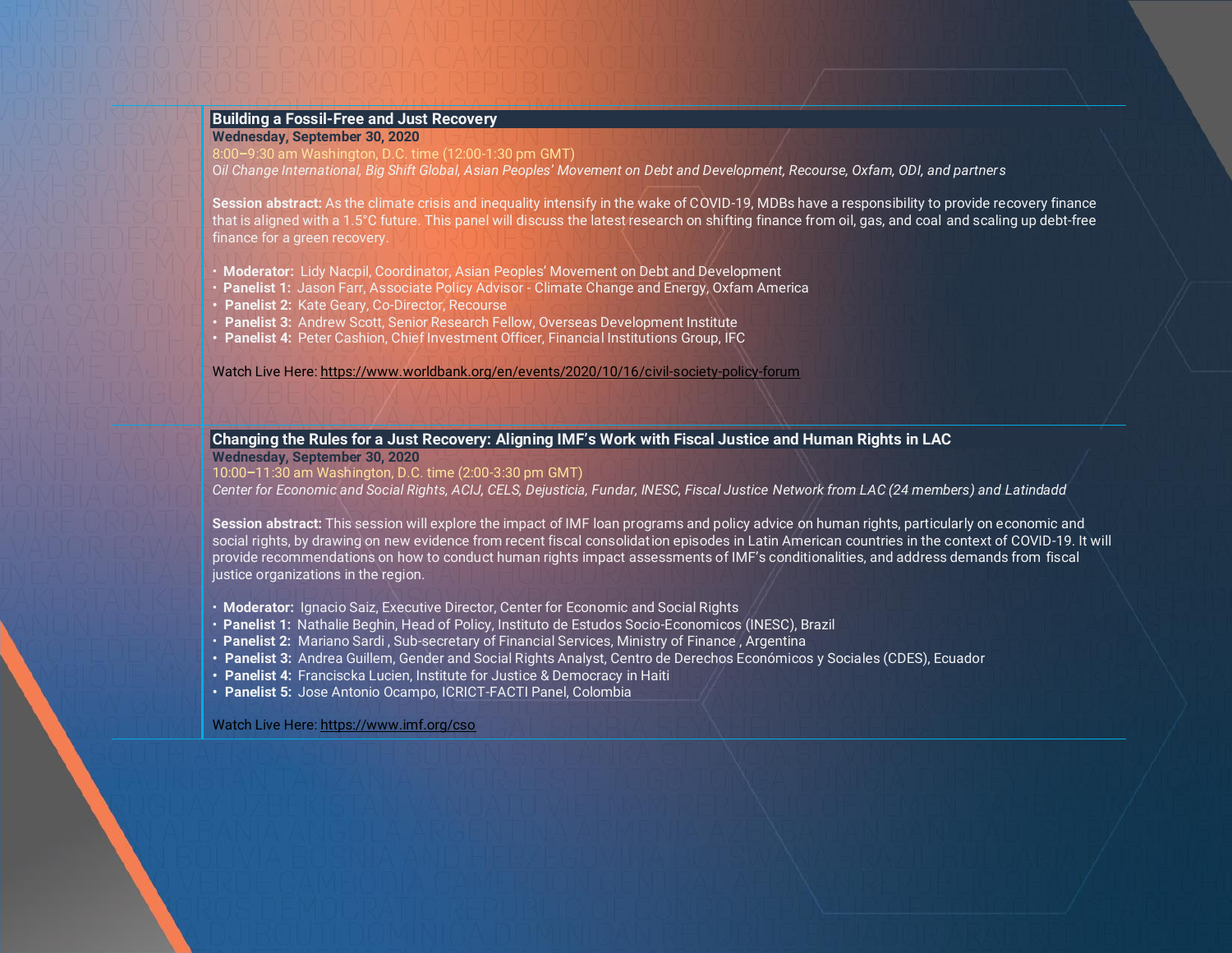# <span id="page-4-1"></span>**Energy Access for a Just Recovery in Africa**

## **Thursday, October 1, 2020**

8:00**–**9:30 am Washington, D.C. time (12:00-1:30 pm GMT)

*Swedish Society for Nature Conservation, Big Shift Global, Tearfund, Recourse, BIC, SSNC, the African Coalition for Sustainable Energy and Access*

**Session abstract:** This event will discuss energy access issues as a key aspect for a just recovery, present the latest research and country case studies on WBG energy support in Africa, research on designing smart subsidies, and measures that the WBG can take to improve energy access.

- **• Moderator:** Bronwen Tucker, Oil Change International
- **• Panelist 1:** Ladd Connell, Environment Director, Bank Information Center
- **• Panelist 2:** Augustine NJamshi, Coordinator, The African Coalition for Sustainable Energy and Access
- **• Panelist 3:** Stephen Nash, Researcher, Kuungana Advisory
- **• Panelist 4:** Dana Resankova, Global Lead for Energy Access, World Bank Group

Watch Live Here[: https://www.worldbank.org/en/events/2020/10/16/civil-society-policy-forum](https://www.worldbank.org/en/events/2020/10/16/civil-society-policy-forum)

# <span id="page-4-0"></span>**Building a Feminist Recovery for All: Gender Transformative Policies are More Urgent than Ev**er

**Thursday, October 1, 2020**

10:00**–**11:30 am Washington, D.C. time (2:00-3:30 pm GMT)

*ActionAid UK, ActionAid, Fight Inequality Alliance, IWRAW Asia Pacific, BWP, Kvinna till Kvinna, Gender Action, Oxfam*

**Session abstract:** While the IMF and WBG's COVID-19 response financing has increased countries' fiscal space for responding to the crisis, their call for increased investment in public services seems temporary. Long term, gender transformative approaches to macroeconomic policies that recognize and redistribute women's disproportionate burden of unpaid care work are urgently needed.

- **Moderator:** Wangari Kinoti, International Policy Advisor, Women's Rights, ActionAid
- **• Panelist 1:** Amani Rizq, Senior Program Officer, Kvinna till Kvinna
- **• Panelist 2:** Elaine Zuckerman, President, Gender Action
- **• Panelist 3:** Estefania Vela, Executive Director, Intersecta
- **• Panelist 4:** Koen Davidse, Executive Director for the Netherlands Constituency, EDS19, World Bank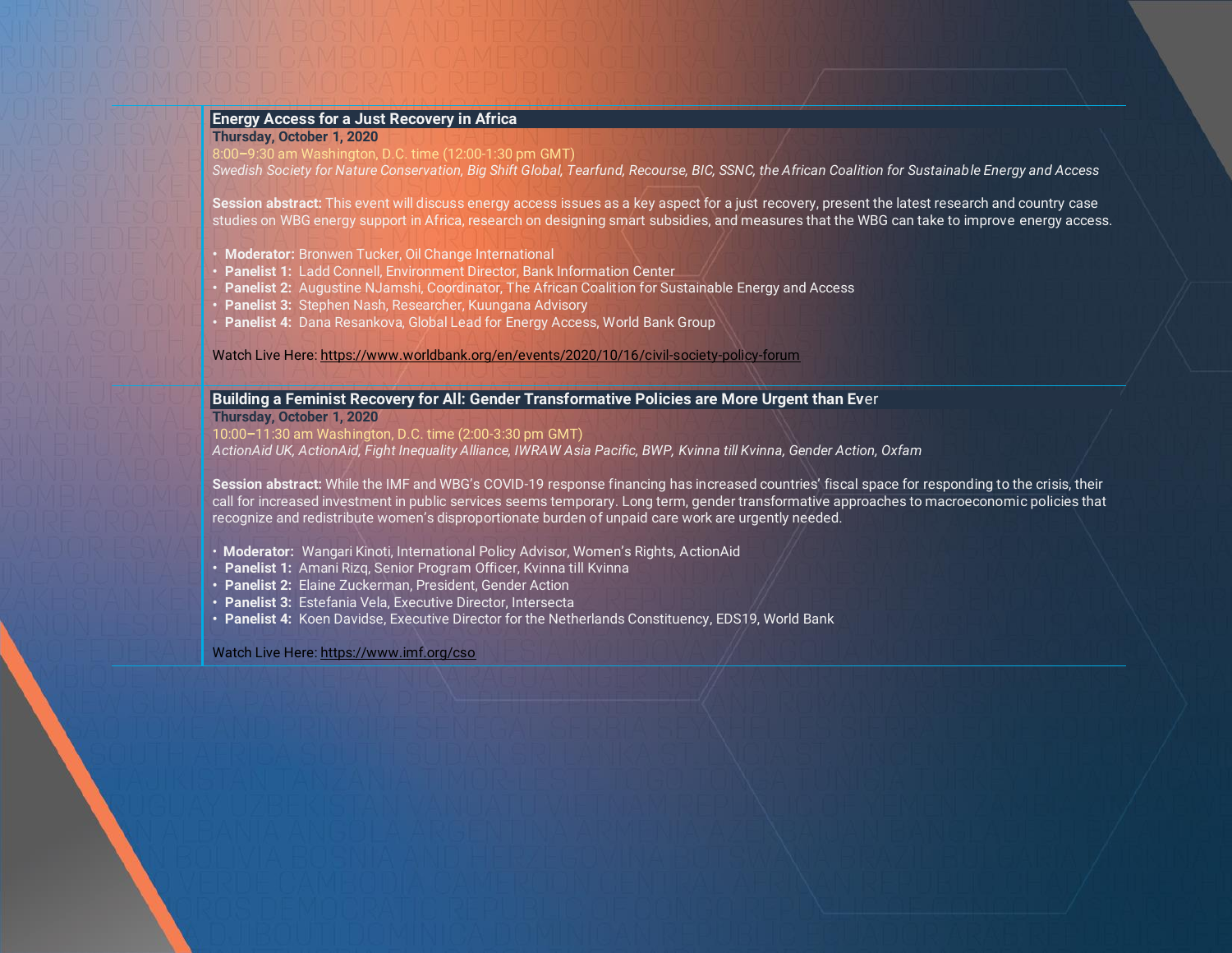## <span id="page-5-0"></span>**Fiscal Space for Universal Health and Social Protection Post COVID-19 Pandemic: How to Prevent Austerity Friday, October 2, 2020**

10:00**–**11:30 am Washington, D.C. time (2:00-3:30 pm GMT)

*Global Social Justice Program at the Initiative for Policy Dialogue, Columbia University; WEMOS, BWP, ActionAid, ITUC, CSBAG, EURODAD, Bread for the World*

**Session abstract:** In 2020 governments financed emergency care and urgent support to cope with COVID-19. While this short-term expending was necessary, countries must also continue to invest in long-term universal health, social protection systems/floors and other SDGs. The session will explore all the equitable options available to countries to expand fiscal space.

- **• Moderator:** Emma Burgisser, Gender Project Manager, Bretton Woods Project
- **• Panelist 1:** Isabel Ortiz, Director, Global Social Justice Initiative for Policy Dialogue
- **• Panelist 2:** David Archer, Head of Participation and Public Services, ActionAid
- **• Panelist 3:** Myria Koutsoumpa, Global Health Advocate, WEMOS
- **• Panelist 4:** Cathy Pattillo, Assistant Director, Fiscal Affairs Department

#### Watch Live Here[: https://www.imf.org/cso](https://www.imf.org/cso)

# **WEEK 2 October 5 – October 9, 2020**

#### <span id="page-5-1"></span>**The Role of IFIs in a World of Intersecting Conflicts and Crises in the Middle East and North Africa**

#### **Monday, October 5, 2020**

#### 8:00**–**9:30 am Washington, D.C. time (12:00-1:30 pm GMT)

*Arab NGO Network for Development, Syrian Center for Policy Research, Center for Economic and Social Rights, Oxfam, Social Watch, Third World Network, Global Policy Forum, Arab Watch Coalition, Society for International Development (SID), Phenix Center for Economic and Informatics Studies, Lebanese Crisis Observatory*

**Session abstract:** This session will assess IFIs policies in contexts of crises and conflicts, mainly in the Arab region, by examining the link between existing policies, their impact on inequality. It aims also to look into countries with ongoing IMF negotiations, in light of country specific contexts, such as the economic failure in Lebanon and the inability to negotiate, and the case of emergency lending in Egypt. Finally, it will assess IMF policies on a regional level as they relate to the effect of the pandemic.

- **Moderator:** Nizar Hassan, Senior Program and Research Officer, ANND
- **• Panelist 1:** Rabie Nasr, co-founder, Syrian Center for Policy Research
- **• Panelist 2:** Shaddin Alhajahmad, Senior Economic Justice Policy Officer, Oxfam
- **• Panelist 3:** Mahinour El Badraoui, Program Officer, Center for Economic and Social Rights
- **• Panelist 4:** Thanos Arvanitis, Deputy Director, Middle East and Central Asia Department, IMF
- **Panelist 5:** Harun Onder, Senior Economist, World Bank Group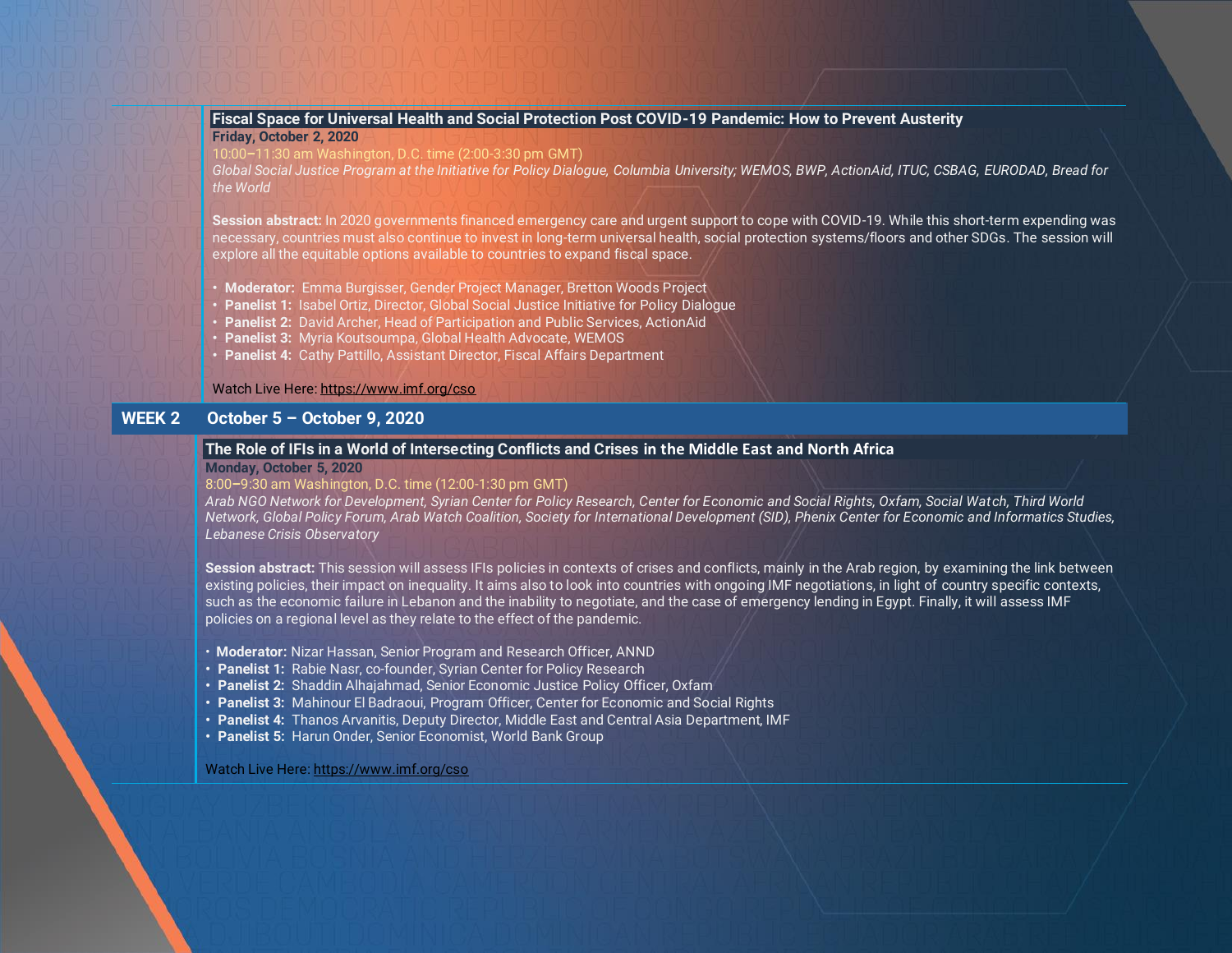## <span id="page-6-1"></span>**World Bank Group's 'Maximizing Finance for Development' in Times of COVID-19 Monday, October 5, 2020**

10:00**–**11:30 am Washington, D.C. time (2:00-3:30 pm GMT)

*Eurodad, Nawi – Afrifem Macroeconomics Collective, Global Social Justice Program, LATINDADD, ITUC, Bretton Woods Project, FEMNET, AFRODAD, SID, Oxfam International, Heinrich Boell Foundation*

**Session abstract:** The COVID-19 pandemic has buoyed calls for de-risking private finance to ensure that cash-strapped developing countries finance recovery plans. This session explores the implications of the WBG promotion of private finance-led recoveries for gender equality and sustainable development, and the lessons from the pandemic for harnessing private finance for development.

- **• Moderator:** Stefano Prato, Director, Society for International Development
- **• Panelist 1:** Daniela Gabor, Associate Professor in Economics, University of the West of England
- **• Panelist 2:** María José Romero, Policy and Advocacy Manager, Eurodad
- **• Panelist 3:** Crystal Simeoni, Director, Nawi Afrifem Macroeconomics Collective
- **• Panelist 4:** Richard Montgomery, Executive Director, UK, World Bank
- **• Discussant:** Jennifer del Rosario-Malonzo, Deputy Director, IBON International

Watch Live Here[: https://www.worldbank.org/en/events/2020/10/16/civil-society-policy-forum](https://www.worldbank.org/en/events/2020/10/16/civil-society-policy-forum)

# <span id="page-6-0"></span>**Climate Risk, Conflict and Environmental Degradation: Joining Up to Better Respond**

**Tuesday, October 6, 2020** 8:00**–**9:30 am Washington, D.C. time (12:00-1:30 pm GMT) *International Committee of the Red Cross*

**Session abstract:** Armed conflicts profoundly disrupt the foundations of societies, reducing their capacity to adapt to a changing climate and to limit environmental degradation. As a consequence, climate shocks and environmental degradation exacerbate the vulnerability of communities who have to find ways of coping through adapting ways of life, livelihood or, ultimately, moving to other locations. This conversation will bring together experts from Mali, Iraq, the Central African Republic, the ICRC and the World Bank to discuss how risks materialize in people's lives and explore avenues to strengthen people's resilience to growing risks.

- **Moderator:** Arame Tall, Sr. Adaptation and Resilience Specialist, Climate Change Group, World Bank
- **• Panelist 1:** Catherine-Lune Greyson, Policy Advisor, ICRC
- **• Panelist 2:** Nadheer Aboud Faaza, Head of Environment, Energy, and Climate Change Pillar, UNDP Iraq
- **• Panelist 3:** Gildas Tola Kogadou, National Climate Coordinator Coordination Nationale Climat Central African Republic
- **• Panelist 4:** Ibrahim Togola, Director, Mali Folke Centre

Watch Live Here[: https://www.worldbank.org/en/events/2020/10/16/civil-society-policy-forum](https://www.worldbank.org/en/events/2020/10/16/civil-society-policy-forum)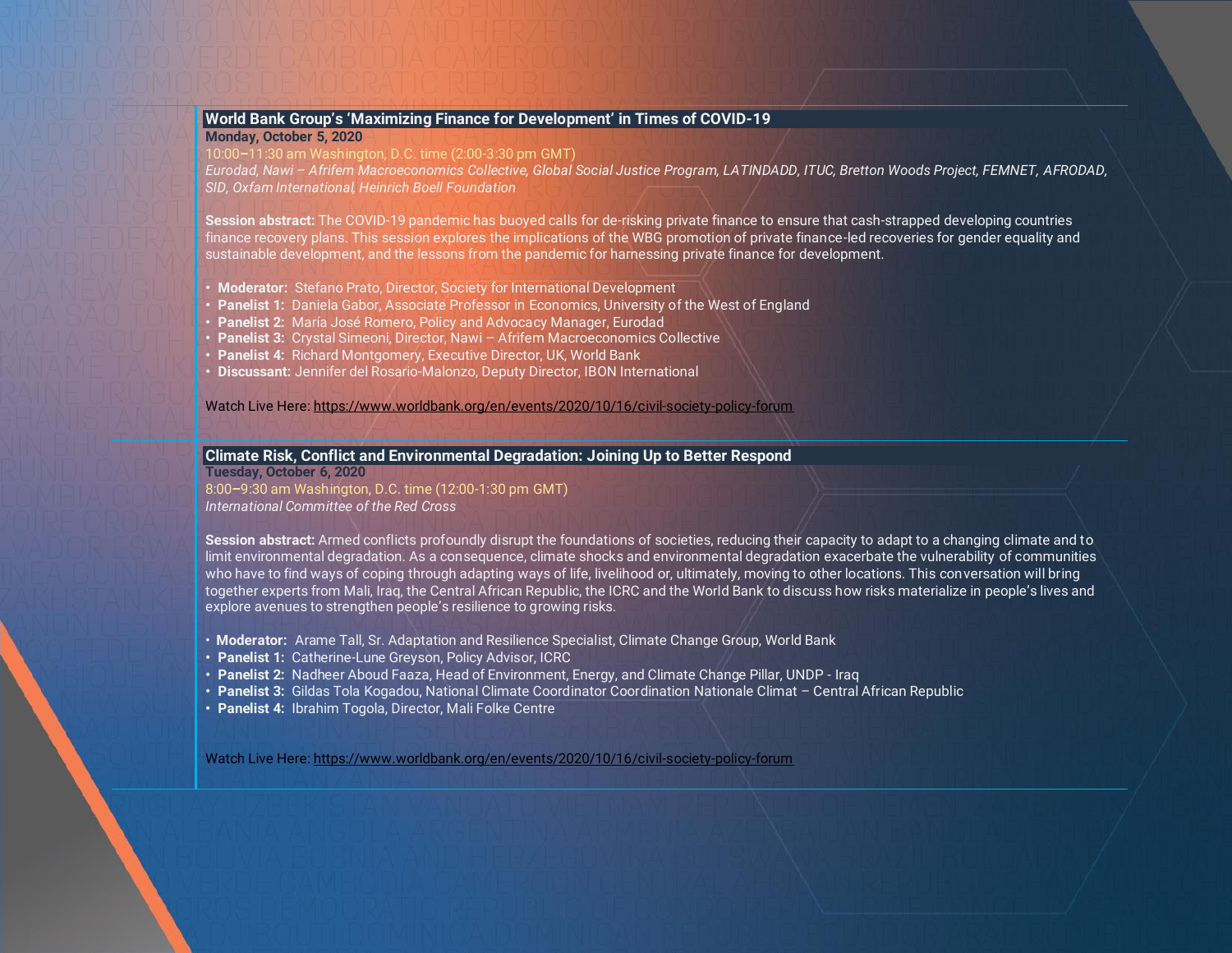#### <span id="page-7-1"></span>**[Are the World Bank Group's Accountability Mechanisms Working for Communities?](#page-7-1) Tuesday, October 6, 2020**

10:00**–**11:30 am Washington, D.C. time (2:00-3:30 pm GMT)

*Center for International Environmental Law, Bank Information Center, Accountability Counsel*

**Session abstract:** Conversation on the effectiveness of WBG's accountability systems for project-affected communities, in light of recent policy reforms and challenges presented by the COVID-19 pandemic. Focusing on WBG's commitment to do no harm, we will present and discuss recommendations for ensuring development institutions are accountable to the people they most impact.

- **Moderator:** Jolie Schwarz, Bank Information Center, Policy Director
- **Panelist 1:** Matthias Meis, World Bank Board of Directors, Senior Advisor
- **Panelist 2:** Nessim Ahmad, International Finance Corporation, Senior Director Environment and Social Policy and Risk
- **Panelist 3:** Carla García Zendejas, Center for International Environmental Law, Program Director with CSO representative from the Global South
- **Panelist 4:** Imrana Jalal, World Bank Inspection Panel, Chair, Inspection Panel

Watch Live Here[: https://www.worldbank.org/en/events/2020/10/16/civil-society-policy-forum](https://www.worldbank.org/en/events/2020/10/16/civil-society-policy-forum)

# <span id="page-7-0"></span>**Risks of Illicit Financial Flows (IFFs) in the Pandemic Response in Africa**

**Wednesday, October 7, 2020**

8:00**–**9:30 am Washington, D.C. time (12:00-1:30 pm GMT)

*Civil Society Legislative Advocacy Centre (CISLAC), Ghana Integrity Initiative (GII)*

**Session abstract:** The session will discuss the illicit financial flows in the context of the socio-economic responses to the COVID-19 pandemic in Africa. Governments, civil society, private sector and international partners need to discuss protocols to ensure an inclusive post-pandemic response to prevent channeling recovery assistance out of Africa through criminal proceeds.

- **Moderator:** Vaclav Prusa, Program Manager Anti-corruption, The Civil Society Legislative Advocacy Center (CISLAC), Nigeria
- **• Panelist 1:** Charles Ayamdo, Director, Anti-Corruption, Commission on Human Rights and Administrative Justice (CHRAJ), Ghana
- **• Panelist 2:** Jay Purcell, Financial Sector Expert, Legal Department, IMF
- **• Panelist 3:** Guglielmo Castaldo, Program Officer, United Nations Office on Drugs and Crime (UNODC), Dakar
- **• Panelist 4:** Emilia Berazategui, Global Advocacy Coordinator, Transparency International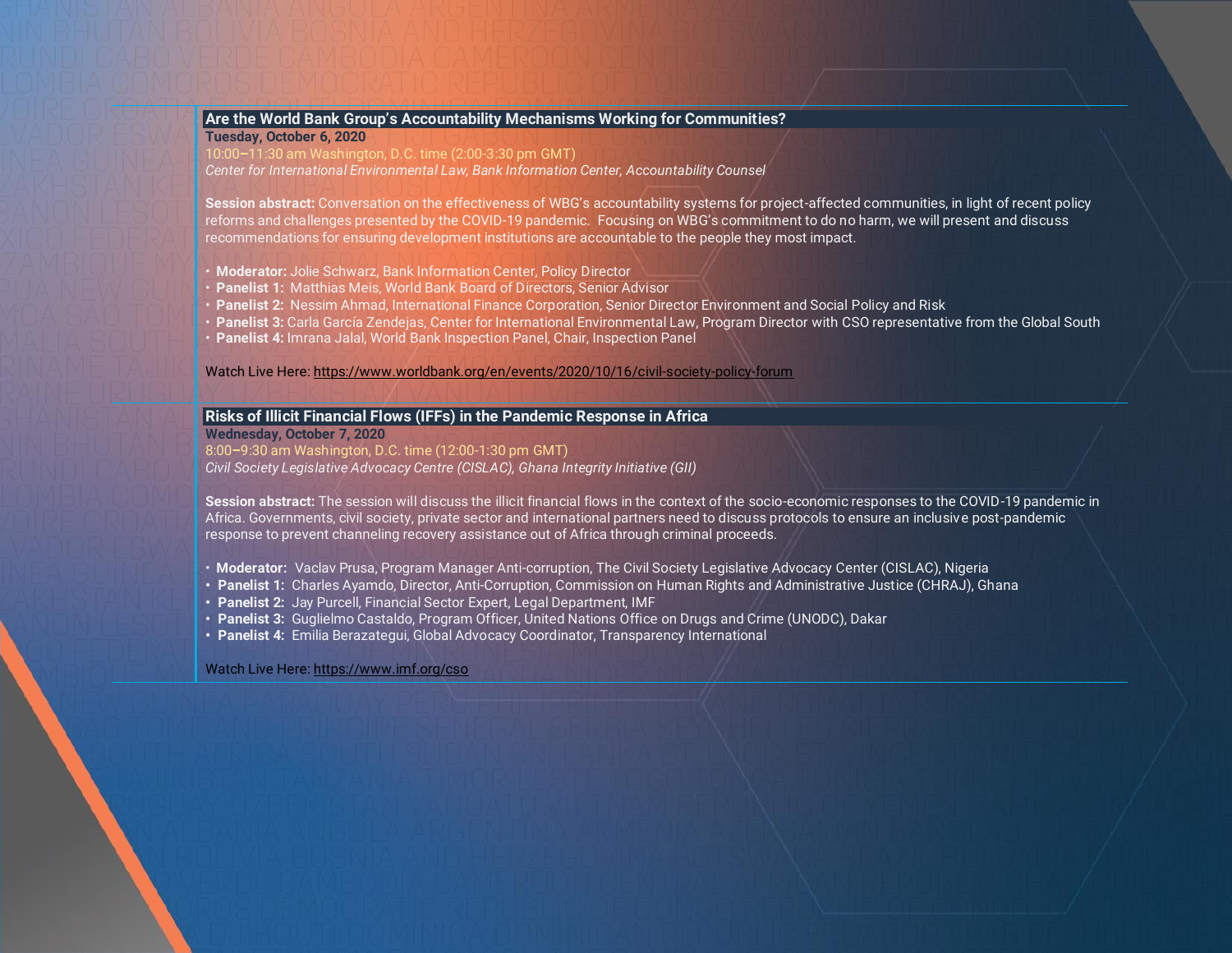#### <span id="page-8-0"></span>**The Common Good in Post-Crisis Reconstruction: National Development Banks and State-Owned Enterprises Wednesday, October 7, 2020**

10:00**–**11:30 am Washington, D.C. time (2:00-3:30 pm GMT)

*International Trade Union Confederation, European Network on Debt and Development, Friedrich-Ebert-Stiftung New York Office, Society for International Development*

**Session abstract:** What is the role for public institutions with policy mandates in a recovery that addresses poverty, employment, sustainable development, and the real economy? Do these tools 'crowd out' private activity and distort markets, or drive innovation and diversification? This panel debates approach of the international financial institutions (IFIs) in the context of COVID-19 and the Finance in Common summit.

- **Moderator:** Jayasri Priyalal, Regional Director, Finance Sector, UNI Global Union Asia & Pacific Regional Organization
- **Panelist 1:** Stephany Griffith-Jones, Financial Markets Program Director, Initiative for Policy Dialogue
- **Panelist 2:** Simone Gasperin, Institute for Innovation and Public Purpose
- **Panelist 3:** Eva M. Gutierrez, Lead Financial Sector Specialist, World Bank
- **Panelist 4:** Paulo Medas, Deputy Division Chief, Fiscal Affairs Department

Watch Live Here[: https://www.imf.org/cso](https://www.imf.org/cso)

#### **Investing in Social Protection to Mitigate the Effects of the Coronavirus Pandemic**

**Thursday, October 8, 2020**

8:00**–**9:30 am Washington, D.C. time (12:00-1:30 pm GMT) *Centre for Budget and Tax Policy, African Institute for Health and Development (AIHD)*

**Session abstract:** The coronavirus pandemic has not only exasperated the vulnerability of populations in developing countries, but also pointed to the opportunities for more inclusive and sustainable growth. Social Protection has proved the most effective tool in building resilience of populations against shocks such as the coronavirus pandemic.

- **Moderator/Panelist 4:** Kiconco Katabaazi Patrick, Executive Director, Centre for Budget and Tax Policy (CBTP)
- **Panelist 1:** Izabela Karpowicz, Country Representative-Uganda, International Monetary Fund (IMF)
- **Panelist 2:** Dr. Mary Amuyunzu-Nyamongo, Founding Director and Chairperson Board, African Institute for Health and Development (AIHD)
- **Panelist 3:** David Lambert Tumwesigye, Social Policy Officer-Social Protection, World Food Program